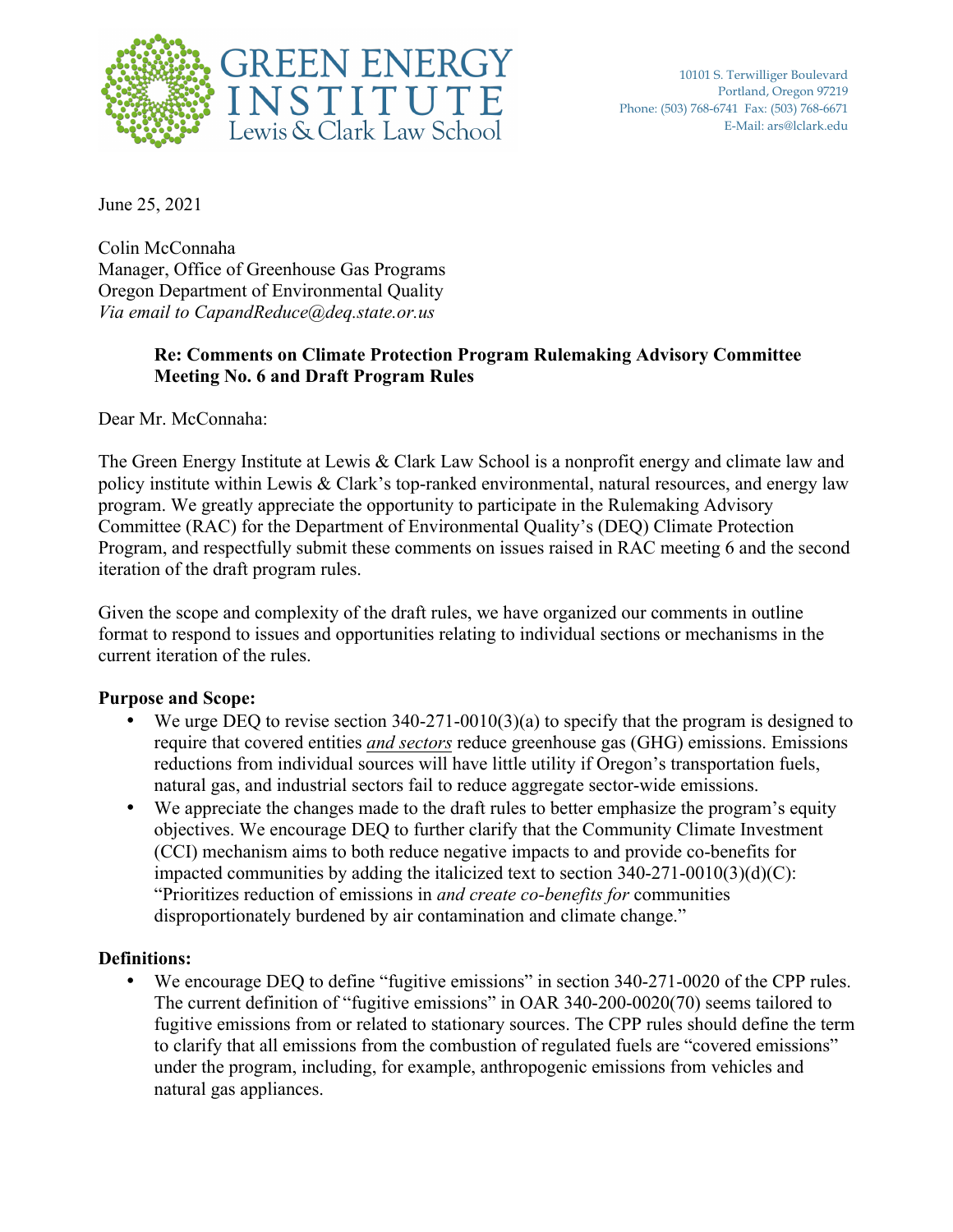### **The Declining Emissions Cap**:

- The CPP's emissions cap and compliance instrument distributions will have the greatest impact on the program's effectiveness in reducing GHG emissions from covered sources and sectors. It is imperative that the program rules ensure meaningful emissions reductions in every compliance period by ensuring that compliance instrument distributions for any compliance period reflect a significant reduction from the baseline emissions at the beginning of the compliance period. It is particularly essential that the program require and achieve meaningful emissions reductions in the first compliance period.
- We understand the desire to provide a certain level of regulatory certainty for covered entities by establishing the cap and its rate of decline through this rulemaking. However, because there is inherent uncertainty surrounding the future rate of economy-wide decarbonization, and because the cap must consistently be lower than business-as-usual emissions to maintain the integrity of the program, we strongly urge DEQ to give itself the flexibility to adjust the cap downward if actual emissions fall more quickly than the cap declines. The CPP rules should allow DEQ to adjust the declining cap in Table 1 in OAR 340-271-1300 at any time if reported emissions rates fall below the baseline cap for any subsequent compliance period. This is particularly necessary if the rules continue to allow unlimited and indefinite banking of compliance instruments, because an over-allocation of compliance instruments in any compliance period will undermine the program's integrity in future compliance periods.

#### **Applicability:**

### • **Covered Fuel Suppliers:**

- o As we have noted in our previous comments and RAC meeting discussions, we strongly urge DEQ to reduce the applicability threshold in section 340-271-0110(3) from 200,000 MTCO<sub>2</sub>e to 25,000 MTCO<sub>2</sub>e. Given the large number of fuel suppliers with annual emissions below this threshold, and the potential for new fuel suppliers to enter the market and remain unregulated so long as their annual emissions don't exceed the threshold, an applicability threshold  $200,000$  MTCO<sub>2</sub>e could fail to achieve meaningful emissions reductions from the transportation fuel sector as a whole.
- $\circ$  If DEO is unwilling to reduce the applicability threshold for the initial compliance period or periods, it is imperative that the applicability threshold decreases over time. If the threshold remains static for the life of the program, an unlimited number of fuel suppliers could operate indefinitely without reducing emissions so long as their annual emissions do not hit or exceed 200,000 MTCO<sub>2</sub>e. We strongly urge DEQ to lower the non-natural gas fuel supplier threshold to  $25,000$  MTCO<sub>2</sub>e for the initial compliance period. If DEQ is unwilling to make this change, we strongly urge the rules to phase down the threshold to  $25,000$  MTCO<sub>2</sub>e for compliance periods starting in 2030.
- **Emissions Exemptions:**
	- o **Unregulated Power Plants Exemption:** The CPP should not contain any exemptions for emissions from in-state power plants that are not subject to regulation by the Oregon Public Utility Commission (PUC). Emissions from merchant-owned natural gas fired power plants (*i.e.,* power plants that are owned by independent power producers, rather than investor-owned utilities) should be "covered emissions" under section  $340-271-0110(5)(b)(B)(ix)$ . If a merchant-owned gas plant is otherwise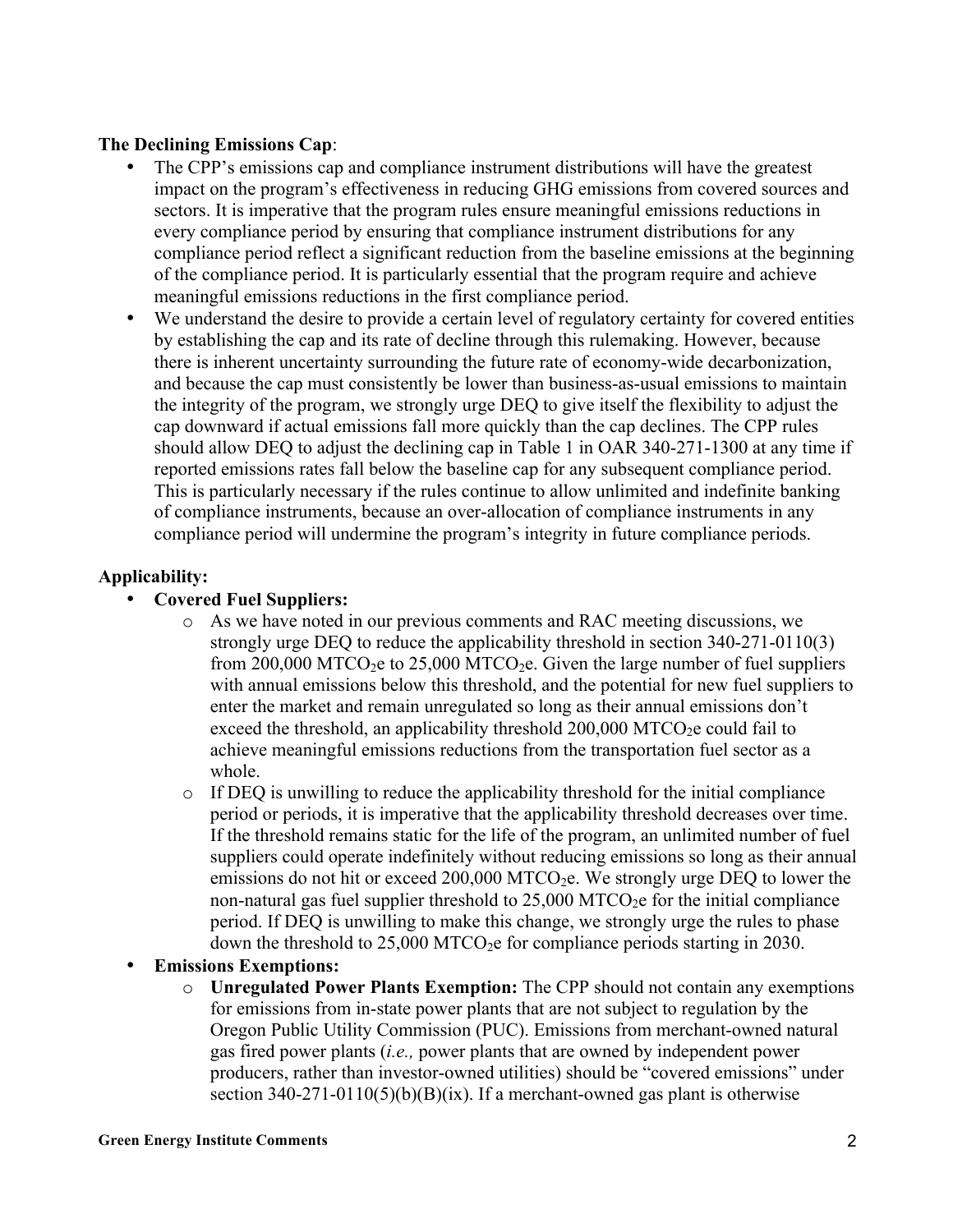exempt from regulation under section  $340-271-0110(5)(b)(B)(ix)$ , the emissions from the plant should be covered under section  $340-271-0110(4)(b)(B)(iii)$ . As we noted in our comments on RAC meeting 5, the current draft rules would create a significant regulatory gap for emissions from natural gas-fired power plants owned by merchant power producers. This regulatory loophole could encourage private power companies (that are not subject to regulation by the Oregon Public Utility Commission) to purchase existing in-state gas plants from Oregon's investor-owned electric utilities. Under this scenario, the plants would be free from regulatory oversight and could continue to emit extremely high quantities of GHGs indefinitely. It is therefore imperative that DEQ revise the draft rules to remove any exemptions for emissions from merchant-owned gas plants in Oregon.

- o **Liquid Fuels or Propane Exemption:** Stationary source emissions from the combustion of liquid fuels or propane should not be exempt from regulation under section  $340-271-0110(5)(b)(B)(iii)$ . This exemption would create a loophole that could encourage stationary sources to switch from covered fuels to exempt liquid fuels or propane to avoid regulation under the CPP. For example, sources could avoid regulation by replacing natural gas-fired boilers or furnaces with comparable oil or propane fueled equipment.
- o **Interstate Pipeline Owner Exemption**: Emissions from stationary sources owned or operated by an interstate pipeline should not be broadly exempted from regulation under section 340-271-0110(5)(b)(B)(viii). While federal law may preempt DEQ from imposing certain regulatory requirements on interstate pipeline facilities, the current exemption is so broad that it could potentially create an incentive for interstate pipeline companies to purchase large stationary source emitters in Oregon. Any exemptions relating to interstate pipelines should be very narrowly tailored to comply with federal law without arbitrarily limiting the scope of DEQ's regulatory authority.
- **Cessation of Applicability:** Fuel suppliers that are covered under OAR 340-271-0110(3) should continue to be covered entities unless and until they are no longer emitting GHGs in the state, or, at a bare minimum, their annual emissions are less than **25,000 MTCO2e** for six consecutive years. If the program is successful, all covered fuel suppliers will reduce their emissions substantially over the next few decades. If DEQ retains the proposed 200,000 MTCO<sub>2</sub>e threshold for covered fuel suppliers, the program will almost certainly fail to achieve necessary reductions in transportation fuel emissions by 2035 and 2050.

### **Permit Requirements:**

- Section 340-271-0150 should clarify that a covered entity must hold a CPP permit or CPP permit addendum in order to operate and/or emit GHGs.
- In addition to the CPP permit application requirements listed under section 340-271-0150(1)(a), covered fuel suppliers should be required to submit **emissions reduction plans** that specify the suppliers' planned compliance actions and timelines for implementing these compliance actions.

#### **Stationary Sources and BAER:**

• **Consistency with CPP Purpose**: The CPP's stationary source rules must be consistent with the rules' express purpose to reduce GHG emissions from sources in Oregon. Section 340- 271-0010(3)(a) states that to support the CPP's purpose to reduce GHG emissions, the rule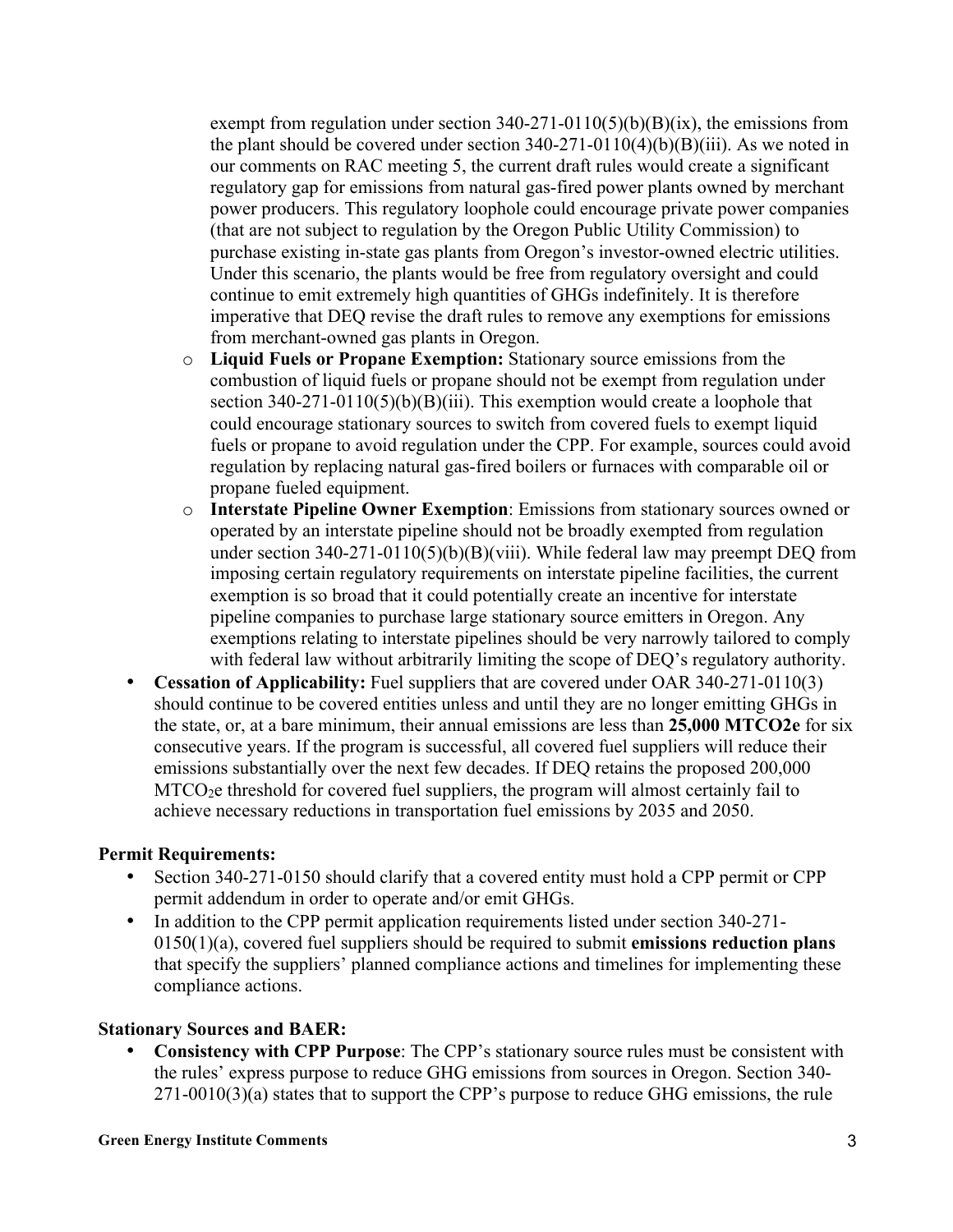division "Requires that covered entities reduce greenhouse gas emissions." However, the proposed stationary source rules do not expressly require stationary sources to reduce GHG emissions. While the rules require covered sources to achieve "best available emissions reductions (BAER)," the BAER rules do not impose actual emissions limits on covered sources. As a result, a stationary source could implement actions that reduce its emissions intensity (its rate of emissions for each unit of output), but do not reduce the source's total emissions on a quantity or mass-basis. For example, a source could apply BAER to reduce emissions by a certain percentage for each hour the source operates, but then increase its operating hours, resulting in an increase in emissions over a daily or monthly timeframe. To prevent this outcome and ensure that covered stationary sources actually achieve real, verifiable GHG emissions reductions, DEQ should add provisions in the rules that direct the agency to convert a source's BAER determination into a mandatory emissions limit that will be incorporated into the source's air pollution permit.

#### • **BAER Assessments:**

- $\circ$  The BAER assessment requirements under section 340-271-0310(2)(c) should include additional criteria for determining the **availability** of emissions reduction technologies and strategies. For example, the rules should clarify that technologies in use by other sources or sectors, as well as reductions in output or operating hours, should be considered "available" strategies if they have the potential to reduce a source's on-site GHG emissions. Additionally, all strategies listed in EPA's BACT/RACT/LEAR clearinghouse for the particular source type or category should be deemed "available" for a BAER assessment.
- o In addition to identifying and evaluating the feasibility of strategies used by other sources that produce comparable goods, sections 340-271-0310(2)(c) and (d) should require covered sources to evaluate strategies implemented by sources that use **comparable or similar equipment or processes** to those used by the covered source, regardless of whether the other sources produce comparable goods. For example, two manufacturing facilities may use the same type of emissions-intensive equipment to produce dissimilar products. If lower-emissions equipment or processes have been successfully used by one industry, sources in other industries that employ similar equipment or processes should be required to evaluate the lower-emissions strategies in their BAER assessments.
- o In sections 340-271-0310(2)(c) and (d), consider adding additional criteria or parameters to guide determinations of whether facilities "produce goods of **comparable type, quantity, and quality**." As currently drafted, the rules would allow covered sources to make highly subjective comparability determinations that could cause sources to overlook successful strategies simply because they were implemented by facilities with slightly different production profiles.
- o **Timelines**: As noted below, the CPP rules should establish clear timelines and deadlines for implementing the strategies identified in a BAER determination. Rather than requiring BAER assessments to include an estimate of the time a source needs to implement each BAER strategy, we encourage DEQ to revise section 340-271-  $0310(2)(e)$  to specify that if an applicant cannot implement any identified BAER strategy within the timeframe required under the rule, the applicant's BAER assessment should clearly explain (1) why the applicant is unable to implement the strategy in the required timeframe, (2) the applicant's estimated time needed to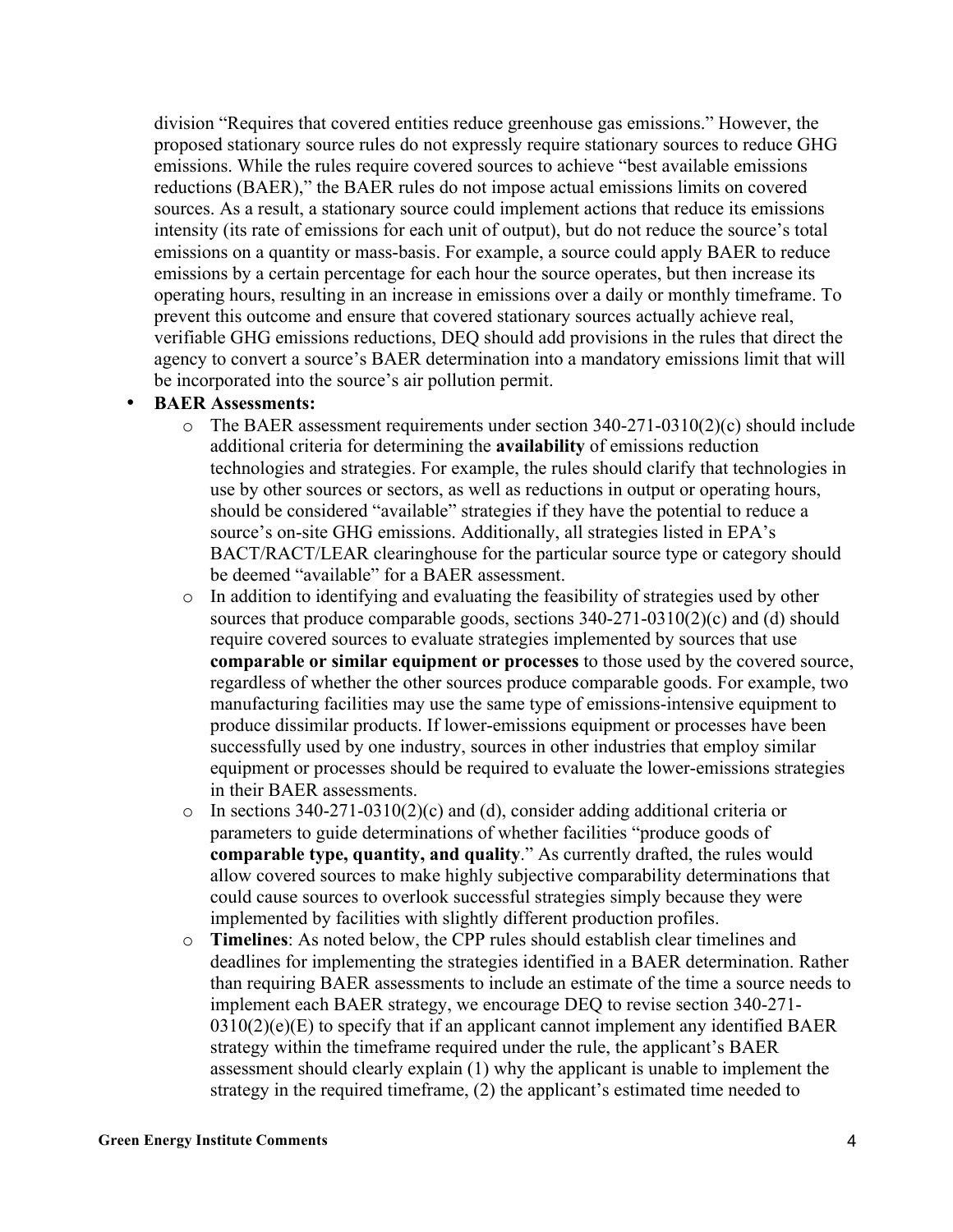implement the strategy, and (3) any factors or mitigating circumstances that could shorten or extend these time estimates. This information would help DEQ evaluate any underlying limitations or constraints associated with available emissions reduction strategies.

o **BAER Selections:** The BAER assessment requirements should clarify that while sources are required to identify their preferred BAER strategies under 340-271-  $0310(2)(g)$ , DEQ is not obligated to select a source's preferred strategy in its final BAER determination.

### • **BAER Determinations:**

- o **KEY RECOMMENDATIONS**: Section 340-271-0320 of the draft rules should include additional details and clarity surrounding the contents and impacts of a DEQ BAER determination. For example, in addition to establishing the specific actions a covered source must take, BAER determinations should also include **enforceable timelines** for implementing BAER. BAER determinations should also determine the maximum level of emissions reductions achievable through BAER, and should translate those reductions into **binding emissions limits** that are incorporated into the source's operating permit.
- o **Enforceability**: Section 340-271-0320(1) should clarify that a source is prohibited from operating until DEQ makes a BAER determination for the source.
- o **Scope**: Section 340-271-0320(2)(c) should specify that DEQ may consider emissions reduction strategies used by sources and industries that use comparable or similar equipment or processes to those used by the BAER applicant.
- o **Economic impacts**: Section 340-271-0320(2)(e) should allow DEQ to consider economic benefits and cost savings when evaluating the economic impacts of BAER strategies.
- o **Cost effectiveness**: Section 340-271-0320(3) should include additional criteria for determining the cost effectiveness of BAER strategies. In the BAER context, cost effectiveness should only be taken into consideration when comparing two or more strategies that are projected to achieve comparable emissions reductions. In this context, a strategy that achieves comparable emissions reductions at the lowest cost should be deemed "cost effective." Cost effectiveness considerations should *not* justify the selection of a BAER strategy that is less effective at reducing emissions simply because it will cost less to implement than more effective alternatives.
- o **Public participation**: BAER determinations should be subject to public participation requirements to ensure that impacted communities and other stakeholders have ample opportunity to provide input on selected and proposed BAER strategies. The CPP rules should classify BAER determinations as Category III or IV permit actions under OAR 340-209-0030 to ensure that members of the public receive adequate notice and opportunity to comment on BAER decisions.

#### • **BAER Compliance and Reporting Requirements:**

- o **Emissions impacts**: BAER progress reports established under section 340-271- 0330(2)(a) should require descriptions of any increases or decreases in both covered emissions and co-pollutant emissions resulting from BAER implementation.
- o **Time estimates**: Rather than require covered sources to estimate when the source will achieve full compliance with BAER, section 340-271-0330(2)(a)(D) should require progress reports to indicate whether the source will achieve compliance within the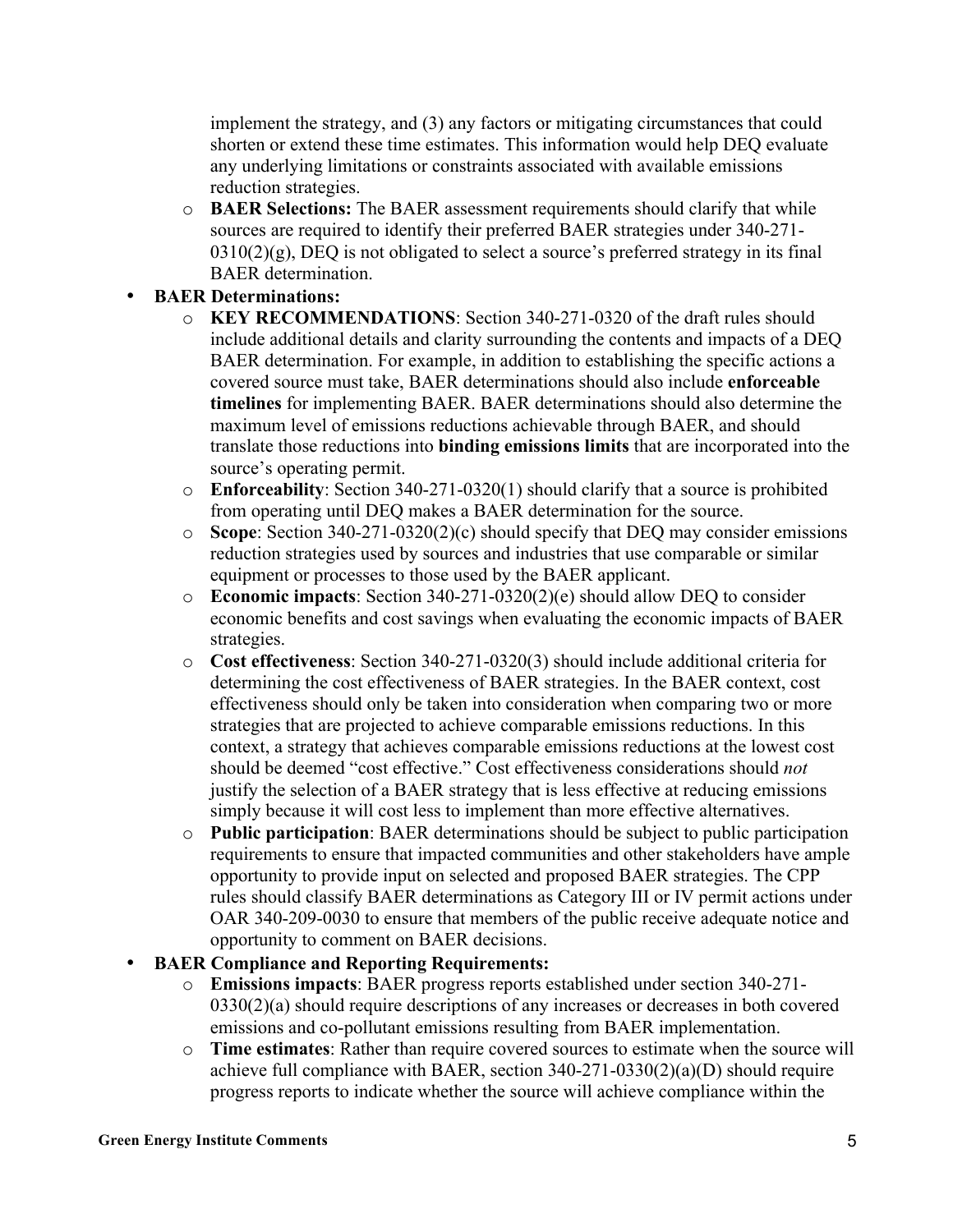timeframe specified in the source's BAER determination. If the source will not achieve compliance within the required timeframe, the progress report should explain why the compliance deadlines will not be met, when the source expects to achieve compliance, and if there are any extenuating factors or conditions that could affect these time estimates.

- **BAER Timelines and Deadlines:**
	- o The CPP rules should establish clear, enforceable timelines and deadlines for completing BAER assessments and implementing requirements in final BAER determinations.
	- o **BAER Assessments**: Covered sources should be required to submit complete BAER assessments no later than six months after DEQ notifies the source. DEQ should reserve discretion to extend this timeframe to one year under very limited conditions if extenuating circumstances will prevent the source from adequately evaluating certain emissions reduction strategies. For example, if a specific technology is not commercially available but is projected to become available in the near future, DEQ should have discretion to extend the BAER assessment deadline by six months.
	- o **BAER Determinations**: DEQ's BAER determinations should include clear timelines and deadlines for implementing BAER strategies and achieving compliance with emissions limits expressed in a source's operating permit. Sources should generally be required to implement the required BAER strategies within twelve months of receiving a BAER determination from DEQ. DEQ should have discretion to extend this timeframe under certain circumstances.

**Provisions for New Stationary Sources**: If new GHG-intensive industrial facilities are constructed in Oregon after the CPP goes into effect, the emissions from these facilities could completely derail the state's climate progress. Instead of paving the way for new facilities to enter the state, the CPP should impede development of new sources that would undermine Oregon's GHG reductions. The program should therefore impose stringent GHG emissions restrictions on any new stationary sources constructed in the state. We encourage DEQ to make the following changes to the draft rules to deter development of GHG-intensive stationary sources:

- **Applicability Thresholds:** DEQ should reduce the emissions applicability thresholds under  $340-271-0110(5)(a)(B)$  to  $5,000$  MTCO<sub>2</sub>e or less for new sources.
- **Estimating Emissions and Fuel Use:** The rules should include criteria in sections 340-271- 0110(5)(a)(B) and section 340-271-0310 for determining "reasonably anticipated" annual emissions and "reasonably anticipated" annual average fuel use by new stationary sources. The CPP rules should clearly state that any new sources that do not "reasonably anticipate" annual average emissions of  $5,000$  MTCO<sub>2</sub>e or more are prohibited from exceeding this emissions threshold without first obtaining a CPP permit addendum from DEQ. Proposed new sources should also be required to verify their emissions and fuel use projections with a third party prior to commencing construction.
- **Compliance Costs:** We strongly urge DEQ to revise section 340-271-0320(2)(e) to remove the reference to "costs so great that a new source could not be built or operated because it is rendered economically infeasible" due to any BAER compliance obligations. One of the primary purposes of the CPP is to reduce GHG emissions from covered sources, and the BAER approach aims to reduce on-site emissions from covered stationary sources through the application of the best available emissions reduction technologies and strategies. If it is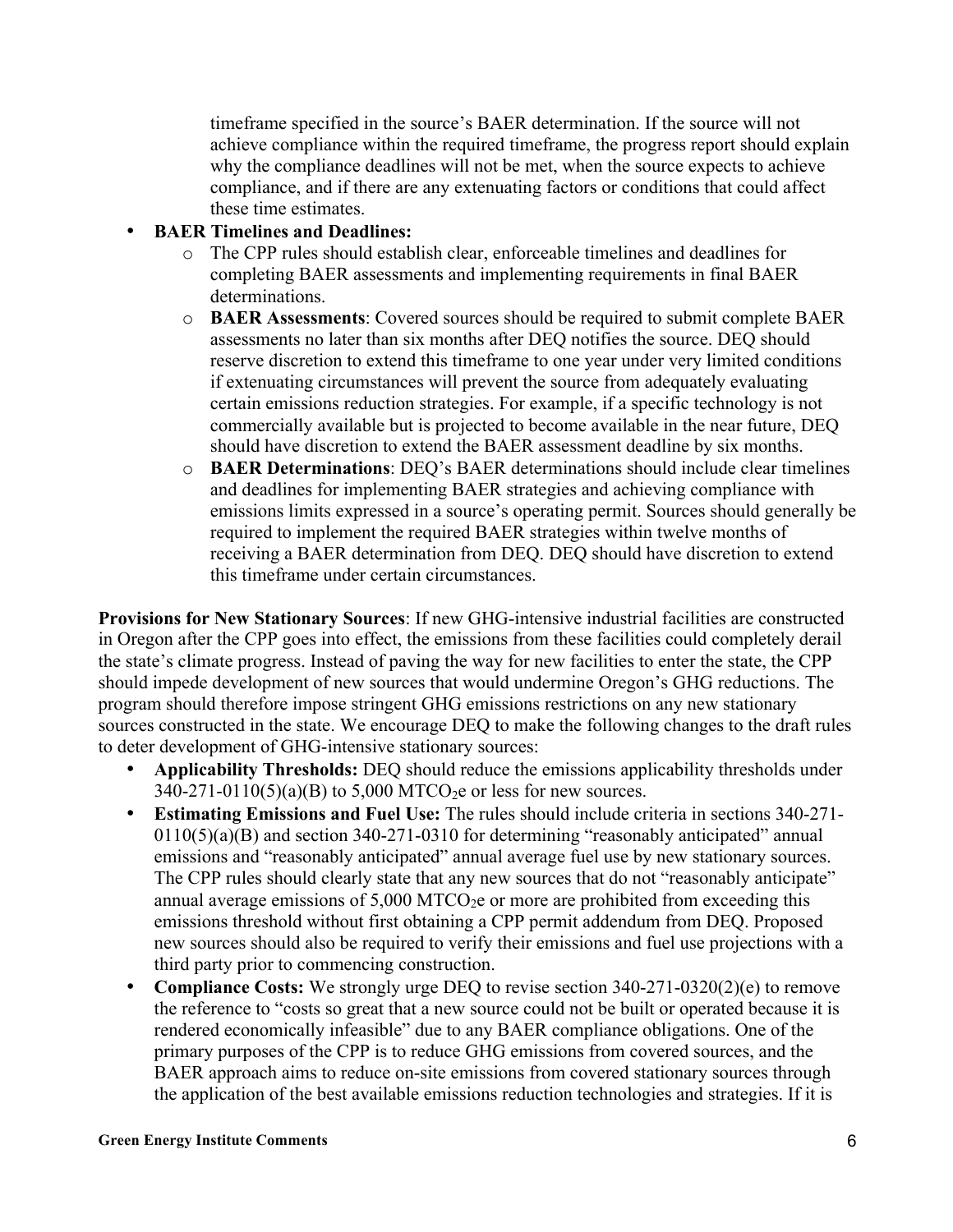not economically feasible for a proposed new stationary source to install or apply the best available strategies to maximize on-site GHG reductions, the proposed source should not be granted construction or operating permits, and thus should be ineligible to receive a CPP permit addendum.

• **Compliance Instrument Distributions:** New stationary sources should not be eligible to request or obtain distributions from the compliance instrument reserve. New stationary sources should be required to purchase compliance instruments from other covered entities to maintain the integrity of the cap.

#### **Compliance Instruments:**

- **Compliance Instrument Reserve**: We appreciate the addition of a compliance period reserve in the second iteration of the draft rules. However, we want to reiterate concerns raised in our RAC 5 comments regarding the indefinite lifespan of compliance instruments in the reserve. As we noted in our comments on RAC Meeting 5, it's very possible that DEQ will face growing pressure to distribute compliance instruments from the reserve as source's compliance obligations become more strict over time. If reserved compliance instruments have indefinite lifespans, the reserve could be vulnerable to industry and political pressure that could lead to unwarranted distributions from the reserve that enable emissions to surge in later compliance periods. To prevent this outcome, we urge DEQ to revise section 340-271- 0420(2) and establish limited lifespans for reserved compliance instruments.
- **Banking**: As we have noted in previous comments, we encourage DEQ to reconsider allowing covered entities to bank compliance instruments indefinitely to preserve ambition and integrity under the program. We also want to reiterate recommendations we raised in our comments on the program's fifth technical workshop and encourage DEQ to consider making compliance instrument banking conditional on a demonstration that a covered entity has a plan in place to reduce emissions. For instance, DEQ could consider only allowing covered sources that submit approved emissions reduction plans to bank excess compliance instrument.
- **Retiring Compliance Instruments**: If a fuel supplier ceases to be a covered entity, any compliance instruments the supplier possesses should be retired. We strongly disagree with the current draft rules' provisions allowing for the reserve and/or the redistribution of unused compliance instruments. The redistribution proposal is particularly alarming given the program's GHG reduction objectives. We understand that DEQ is attempting to proactively address a scenario in which a fuel supplier ceases to be a covered entity for reasons other than declining demand for the supplier's product, in which case the fuel supplier's exit from the program would have minimal impacts on actual emissions. However, it seems far more likely (and perhaps inevitable if the program functions as intended) that fuel suppliers will exit the program due to declining demand for fossil fuels. Under this more plausible scenario, redistributing compliance instruments would enable remaining fuel suppliers to sell more fuel, driving up emissions and potentially perpetuating demand for fossil fuels that must largely be phased out for the CPP to achieve its GHG reduction goals (and entirely phased out according to the best available science). In other words, compliance instrument redistribution could foreseeably create market distortions that lock in emissions, rather than reduce them. It could also create a "winner takes all" dynamic whereby remaining fuel suppliers are effectively rewarded for *not* reducing fossil fuel sales—and their associated emissions. The CPP's trading provisions are designed to enable covered fuel suppliers to adapt and respond to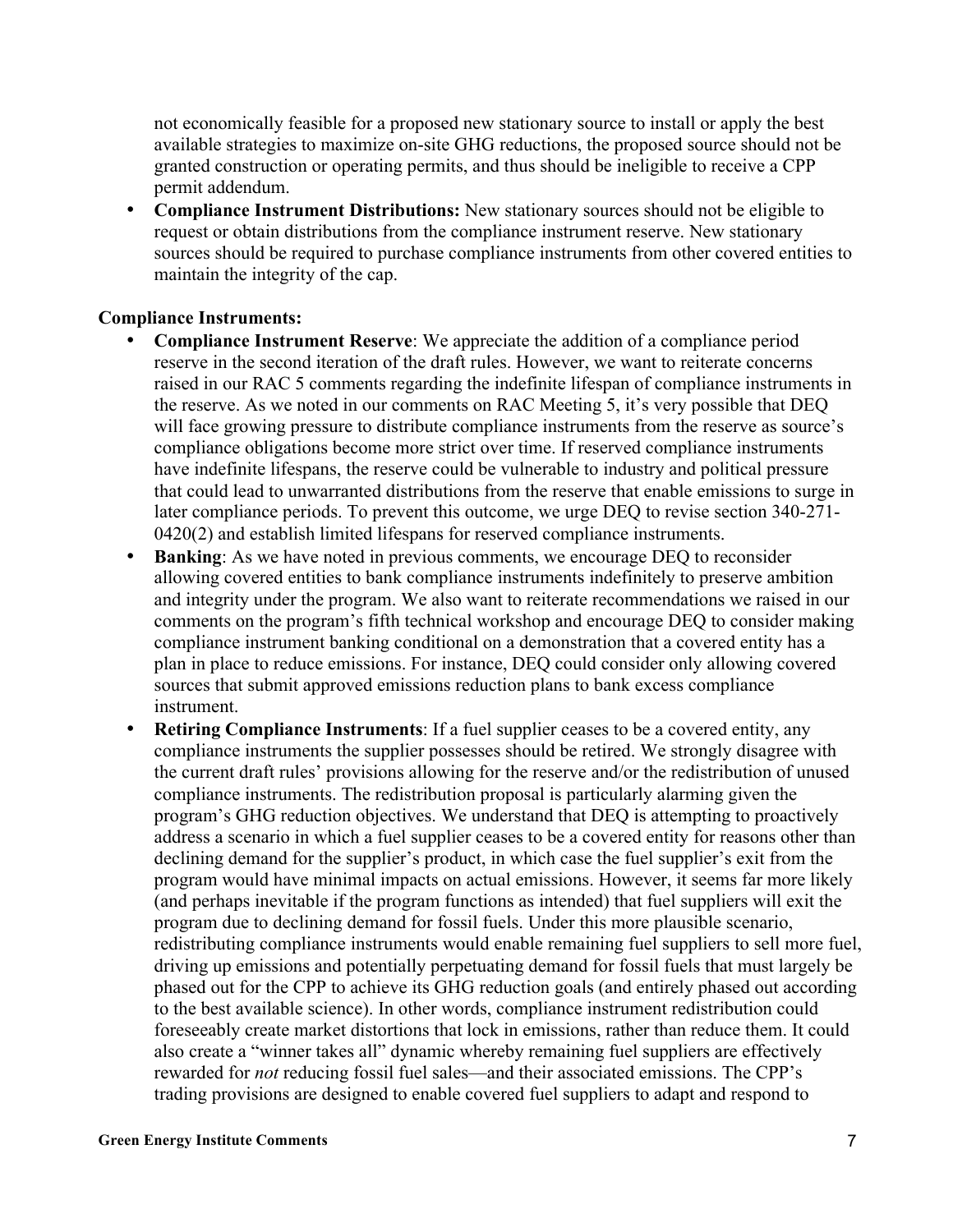market forces, and the proposed redistribution mechanism would be contradictory to those aims.

## **Demonstrating Compliance:**

- **Timelines and deadlines:** Covered entities must be required to demonstrate compliance within a specified and limited period of time. We appreciate that DEQ has included a set deadline (Sept. 30) for demonstrating compliance in the draft rules. However, we are very concerned by the very discretionary compliance extensions authorized under 340-271- 0510(5). The rules should only provide compliance extensions under very narrow, limited circumstances, and should include clear criteria for determining when an extension may be warranted. The rules should also specify procedural requirements for seeking a compliance extension, and should provide for public participation in any compliance extension proceedings.
- **Transparency:** Information on covered entity compliance obligations and compliance demonstrations should be publicly available under section 340-271-0510(6). Members of the public should also have access to information on compliance instrument distributions and trading.

## **Community Climate Investments (CCIs):**

- **CCI Credits:**
	- o **Purchasing CCI Credits:** The rules should include parameters to limit covered fuel suppliers' discretion to direct CCI payments to specific CCI entities as a safeguard against anti-competitive behavior or influence. One option would be to authorize a single NGO to accept and distribute CCI funds to authorized CCI entities.
	- o **Issuing CCI Credits:** Section 340-271-0820(1) should include verification requirements to confirm that CCI transactions were actually completed and that payments were made to approved CCI entities.
- **CCI Projects:**
	- o **Eligibility**: We are pleased that DEQ has proposed project eligibility criteria that requires CCI projects to be located in Oregon and reduce GHG emissions. We encourage DEQ to further refine the eligibility criteria in section 340-271-0950(1)(b) to require projects to achieve real, verifiable, additional, and permanent reductions in anthropogenic GHG emissions.
	- o **Project Prioritization**:
		- We encourage DEQ to expand the list of priority projects in section 340-271-0950(2) to include projects that achieve one to one reductions in GHG emissions in addition to providing community benefits.
		- § We want to echo comments raised by RAC member Brendon Haggerty and encourage DEQ to consider prioritizing projects that reduce human exposure to harmful air pollution by eliminating emissions of co-contaminants in addition to GHGs. Projects that reduce or eliminate emissions of air contaminants in local communities will likely produce greater public health benefits than projects that reduce co-pollutant emissions in unpopulated areas.
	- o **Community benefits:** The CPP rules should provide some examples of the types of benefits that priority projects may provide to impacted communities. For example, DEQ should consider expanding section 340-271-0950(2)(b) to clarify that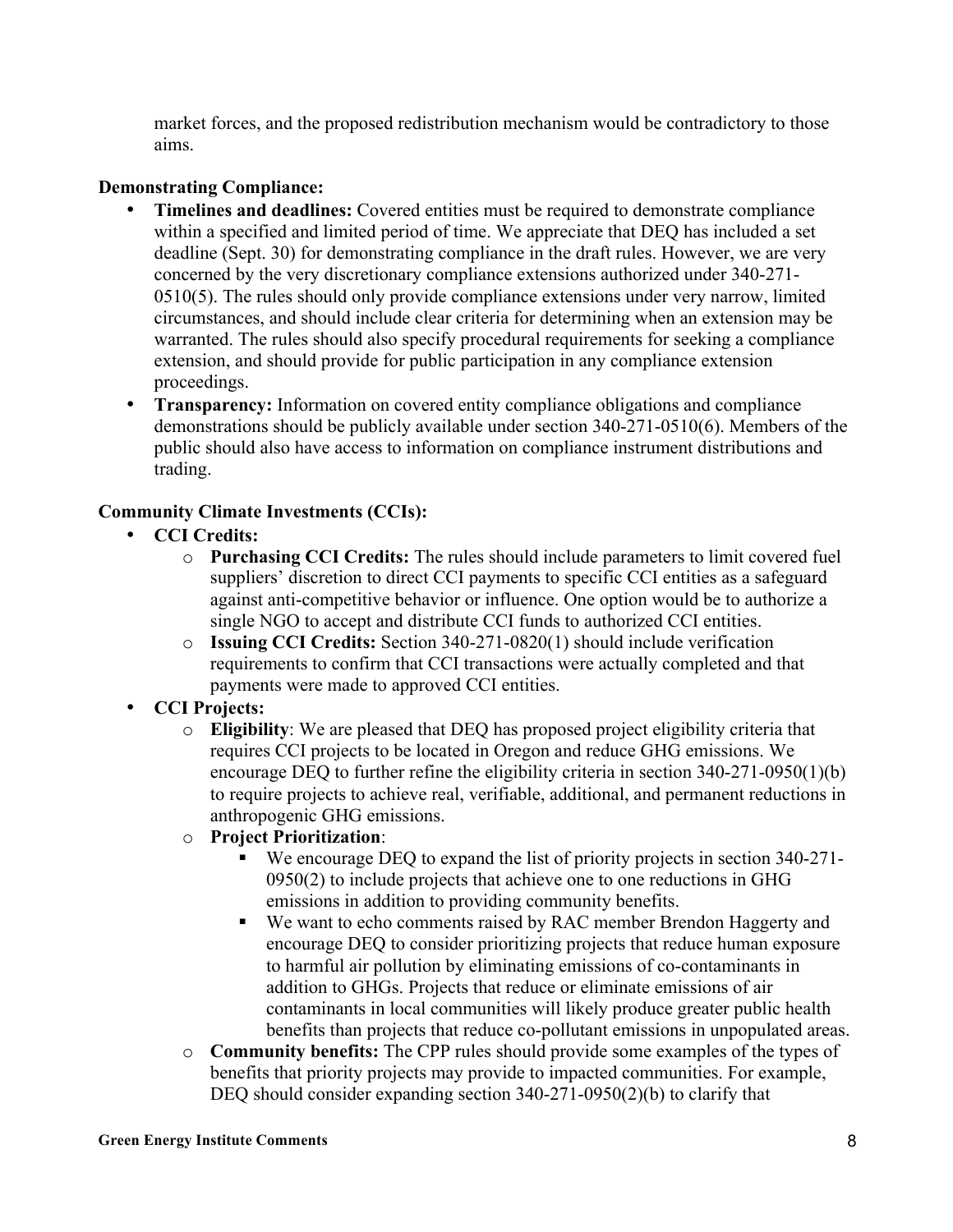community benefits may include but are not limited to benefits relating to public health, economic and/or energy security, employment and/or workforce training opportunities, and transportation access.

o **Performance Audits:** The rules should give DEQ express authority to conduct performance audits of CCI projects to determine whether projects actually achieve projected emissions reductions and provide co-benefits to impacted communities.

# • **CCI Entities:**

- o **Eligibility:**
	- **Mission Alignment:** Eligible CCI entities should be required to demonstrate alignment between the NGO's mission and the CPP's purpose.
	- § **Conflicts of Interest:** The CPP rules should include safeguards to prevent covered fuel suppliers from exercising undue influence or control over CCI entities. Without protections in place, fuel suppliers could potentially steer CCI funds to projects that directly benefit their business or reduce competition in the market. To support the integrity of CCI entities, we encourage DEQ to add eligibility criteria to section 340-271-0910(1) that prohibits CCIs entities from having any affiliation with or direct and meaningful financial dependence on any covered fuel suppliers. For example, individuals that have a financial interest in a covered entity, including but not limited to employees, representatives, agents, board members, or voting shareholders, should be prohibited from exercising any decision-making authority or serving in any influential capacity at a CCI entity, including membership on a CCI board of directors. A NGO that receives a significant portion of their operating revenue from a covered fuel supplier should be ineligible to serve as a CCI entity unless the NGO can demonstrate that the financial contributions have no impact on the organization's functions or decision making autonomy and ensure that the NGO will effectively prevent the covered fuel supplier from influencing any CCI-related decisions, investments, or activities.

### o **CCI Entity Applications:**

- In addition to including a description of each type of project a CCI entity applicant will implement and explaining how the projects will meet the CCI project eligibility requirements specified in section 340-271-0950(1), CCI entity applications should include a description of whether and how the applicant's projects will advance the project priorities listed in section 340- 271-0950(2).
- Ideal CCI entities will have demonstrated connections and commitments to protecting and supporting Oregon communities. The application requirements in section 340-271-0910(2) should request information that will help DEQ and the Equity Advisory Committee determine whether applicants possess these connections and commitments. For example, DEQ should consider asking applicants to describe whether and how their projects may aim to create jobs or job training opportunities in impacted communities. CCI entity applicants should also be asked to provide information on the workforce and labor practices of the applicant and any known subcontractors.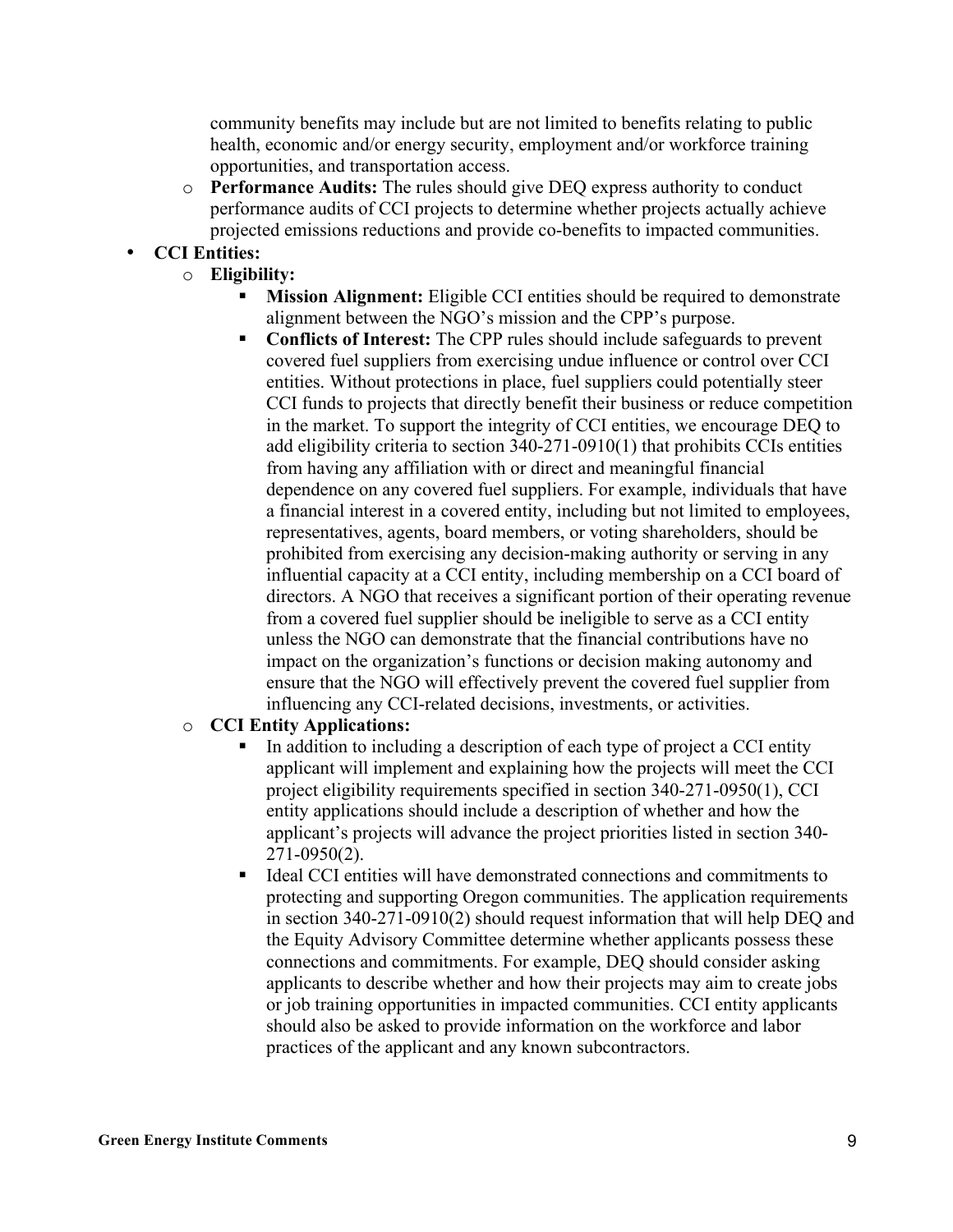## • **CCI Funds:**

- o **Accepting CCI Funds:**
	- § Section 340-271-0930(1) should clarify that while CCI entities are obligated to accept eligible CCI funds from a covered fuel supplier, the acceptance of CCI funds does not in any way obligate or even permit the CCI entity to consider a covered entity's direction or request on how the CCI funds are used.
	- Covered entities should be prohibited from influencing or pressuring CCI entities to use CCI funds for any specific purposes. The rules should clarify that the provision of funds to any CCI entity does not entitle the covered entity to exercise any control over how the funds are spent.
- o **Using CCI Funds:** 
	- § CCI entities should be required to spend 100% of the CCI funds they receive on CCI projects. Once funds are dedicated to a specific CCI project, CCI entities should be authorized to spend no more than 5% of the dedicated CCI funds on administrative costs relating to the project.
	- The rules should expressly allow CCI entities to impose additional fees on covered entities to cover the entity's CCI-related administrative costs.

# • **CCI Entity Reporting and Tracking:**

- o **CCI Entity Annual Work Plans**:
	- The annual work plan requirements should direct CCI entities to provide more detailed project information than currently required under section 340-271-  $0930(4)(a)$ . For example, entities should be required to describe the GHG reductions and projected community benefits that are expected to accrue from their projects.
	- § Annual work plans should include information on CCI entities' employment, hiring, and contracting practices, as well as the entities' commitments to advancing equity and inclusion within their organizations and subcontractor workforces.
	- Work plans should include information on activities related to community engagement and efforts to provide economic and employment opportunities to priority communities during project development.

### o **CCI Entity Annual Reports:**

- § **Collection and Use CCI Funds**: In addition to requiring CCI entities to report expenditures of CCI funds, CCI entities should be required to report non-CCI expenditures for administrative purposes and total revenues received from additional non-CCI fees charged to covered entities. If DEQ decides to allow a small percentage of CCI funds to be used for project-related administrative purposes, CCI entities should be required to report on those expenditures in their annual reports.
- **Progress Reporting**: Section 340-271-0930(6)(i) should require more information on the progress of CCI-funded projects. If progress on any projects lags behind projected milestones or completion dates in the CCI entity's work plan, the entity should explain why progress was delayed and how they intend to get back on track.
- § **Project Outcomes**: Section 340-271-0930(6)(k) should include additional instruction and criteria for summarizing project outcomes. First, the annual